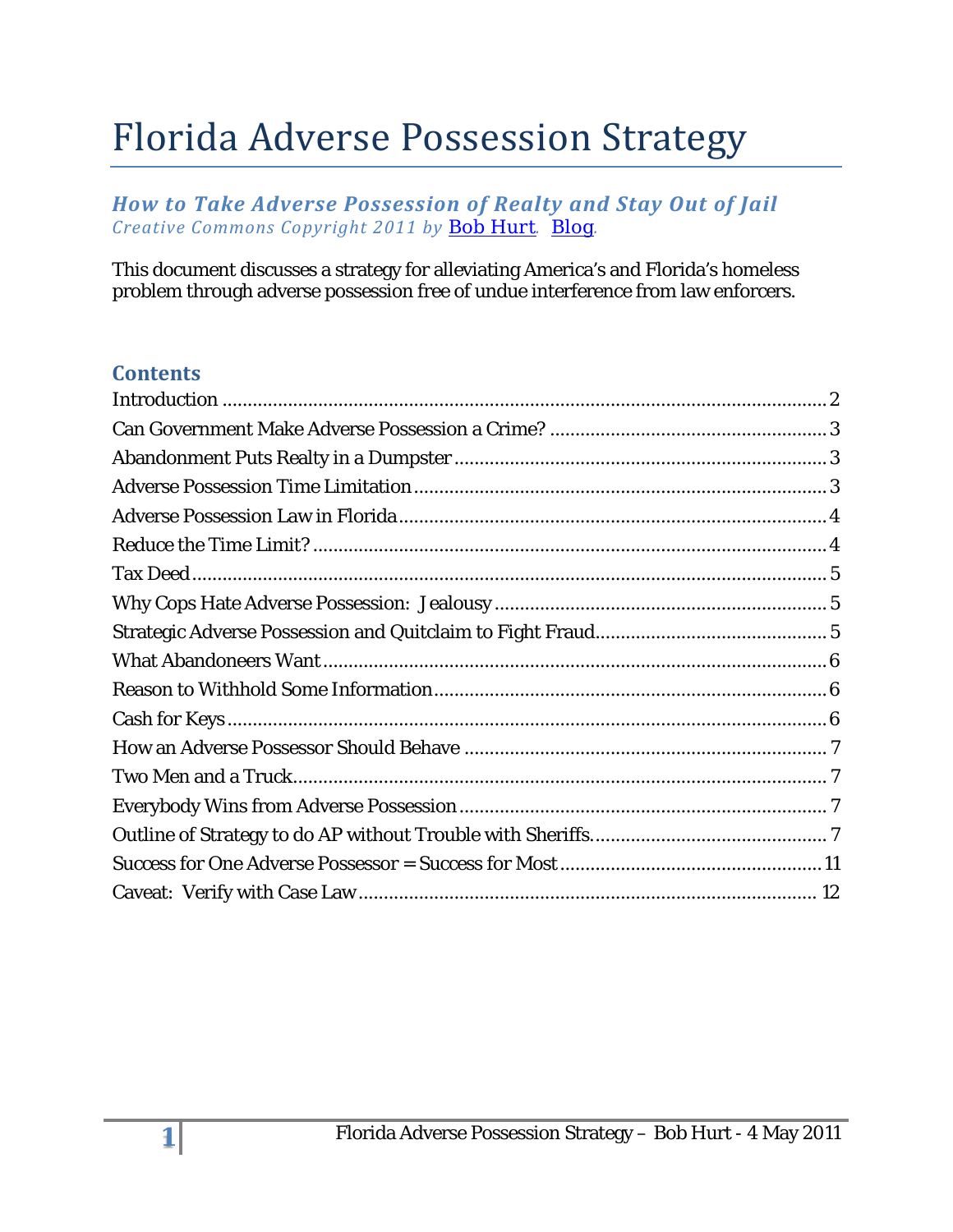#### <span id="page-1-0"></span>**Introduction**

Adverse possession (AP), revealed in Florida statutes chapter 95, specifically 95.16 and 95.18) has become a hot topic in Florida. The sheriffs seem unable to see AP as a civil right. Those in some counties arrest adverse possessors (APers) for related crimes like grand theft, burglary, criminal mischief, breaking and entering, and trespass. Most people who take AP of a house cannot afford the legal problems stemming from such an arrest.

Foreclosure defense lawyer Randy Reder of Tampa seems to loathe adverse possession. He has better knowledge of law that I do. He recently wrote me:

A person claiming an interest by virtue of adverse possession has to adversely possess (basically trespass) for seven years and pay the taxes. So for those seven years the party in possession is a trespasser, a criminal who could be arrested. Even if an owner to property abandons it, that does not give anyone any rights to it. After the seven years, the person claiming adverse possession does not automatically get it. He or she then has to file a complaint with the court and obtain a court's judgment.

A claim for adverse possession can easily be defeated by the owner making it known that it is alright with him that they are in possession. Such acquiescence removes the element of possession being adverse.

#### I wrote back:

Thanks, Randy. Makes sense that an owner has right to property, but if the law gives a year to file notice of AP and a 7 year window of opportunity to get ownership, doesn't that mean the Legislature gives the APer a pass on trespass, in other words, makes it a civil and not a criminal matter?

Also, does the APer HAVE to provide the tax money, or do the taxes merely have to get paid? Obviously after a year of nonpayment if the tax collector files a tax lien and auctions a certificate, the cert holder can force a sale to get paid in the 3rd year. So what difference does it make WHO pays the tax so long as it gets paid?

Do you know of any case law on any of these or the below points?

#### He responded:

No, it's still criminal. Yes the APer has to pay the taxes. If someone else pays the taxes and gets a tax deed, they become the owner and are entitled to enforce a writ of possession five days after the tax deed sale. Yes there is case law on this, but it would be time consuming for me to research it and spell it all out.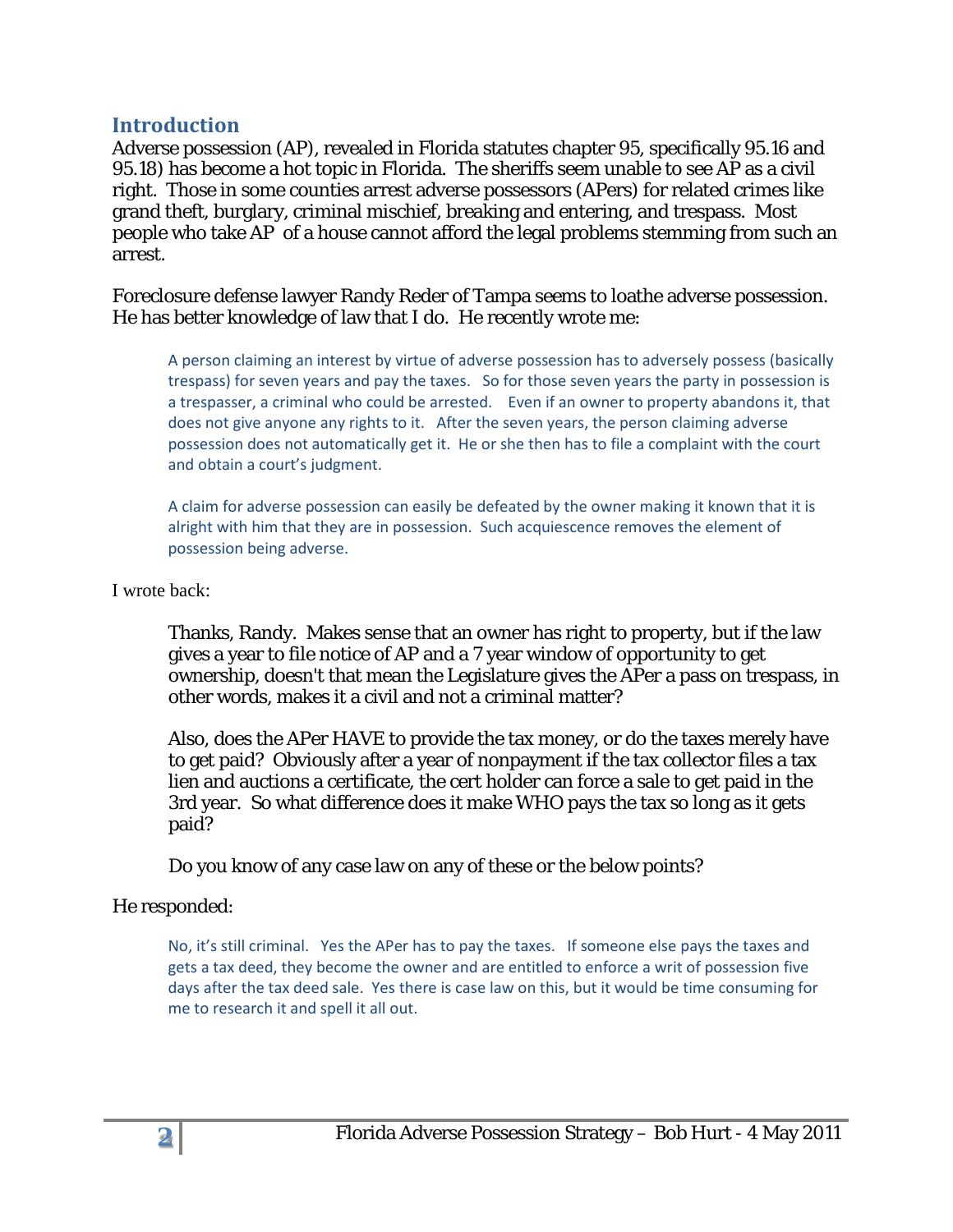# <span id="page-2-0"></span>**Can Government Make Adverse Possession a Crime?**

Clearly, I shall have to research this matter, or use somebody else's research. You see, I refuse to believe AP has any criminal element. The government cannot lawfully make a civil right into a crime. Nor can the government lawfully block every practical avenue for exercising a civil right by making it into a crime or by some other device or artifice.

Government operatives must see existing laws as harmonious with one another. Thus, for example, a person who moves into someone's abandoned house thereby trespasses. However, a person who takes adverse possession of the same house in accordance with law thereby exercises a right inherited from English law. For the trespass, the sheriff may remove the trespasser. For AP, the sheriff may not remove the trespasser unless a court issues the owner a writ of possession. And, expectably, the court will issue that writ if petitioned by the owner.

Likewise, one commits grand theft by depriving an owner of the exercise of possessory dominion over the owner's realty; the sheriff may remove the interloper in shackles. However one commits no crime by taking adverse possession of realty which the owner abandoned; the sheriff on his own initiative must leave the APer alone, even if requested by the owner to eject the adverse possessor. The owner may remove the APer only through the sheriff acting under authority of a writ of possession issued by a court. And in this latter case, the APer has the right to receive notice of the action and to speak in his own interest on the matter to the judge in court. So goes my theory.

# <span id="page-2-1"></span>**Abandonment Puts Realty in a Dumpster**

Now the following seems axiomatic:

"No Person can sell a thing he does not own, unless as the duly authorized agent of the owner. **Nemo Dat Quod Non Habet**." *Barnard v. Norwich & W.R. Co.,* 2F. Cas. 841, 845 (Cir. Ct. D. Mass. 1876).

However, if an owner abandoned the realty, that owner has effectively said "I don't want it any more and I'll have nothing to do with it." In such a case the doctrine of "finders keepers" should apply. Thus, one who takes AP of that abandoned realty should have the right to claim not only possessory dominion, but also out-and-out *de facto* ownership of the realty. And so the doctrine of "losers weepers" should apply.

In such a case, the rightful owner effectively says "I authorize anyone who wishes to take possession and dispose of this realty as that possessor desires." Abandonment constitutes such a bequeathal. And the APer should have the right to get a court to confirm it by awarding a deed to the APer. So goes my theory.

# <span id="page-2-2"></span>**Adverse Possession Time Limitation**

Now, the AP statutes impose a time limitation, requiring the APer to file notice within a year and possess the realty notoriously (blatantly and without hiding the fact) and with hostility (not having permission of the owner), improve it, make boundaries obvious,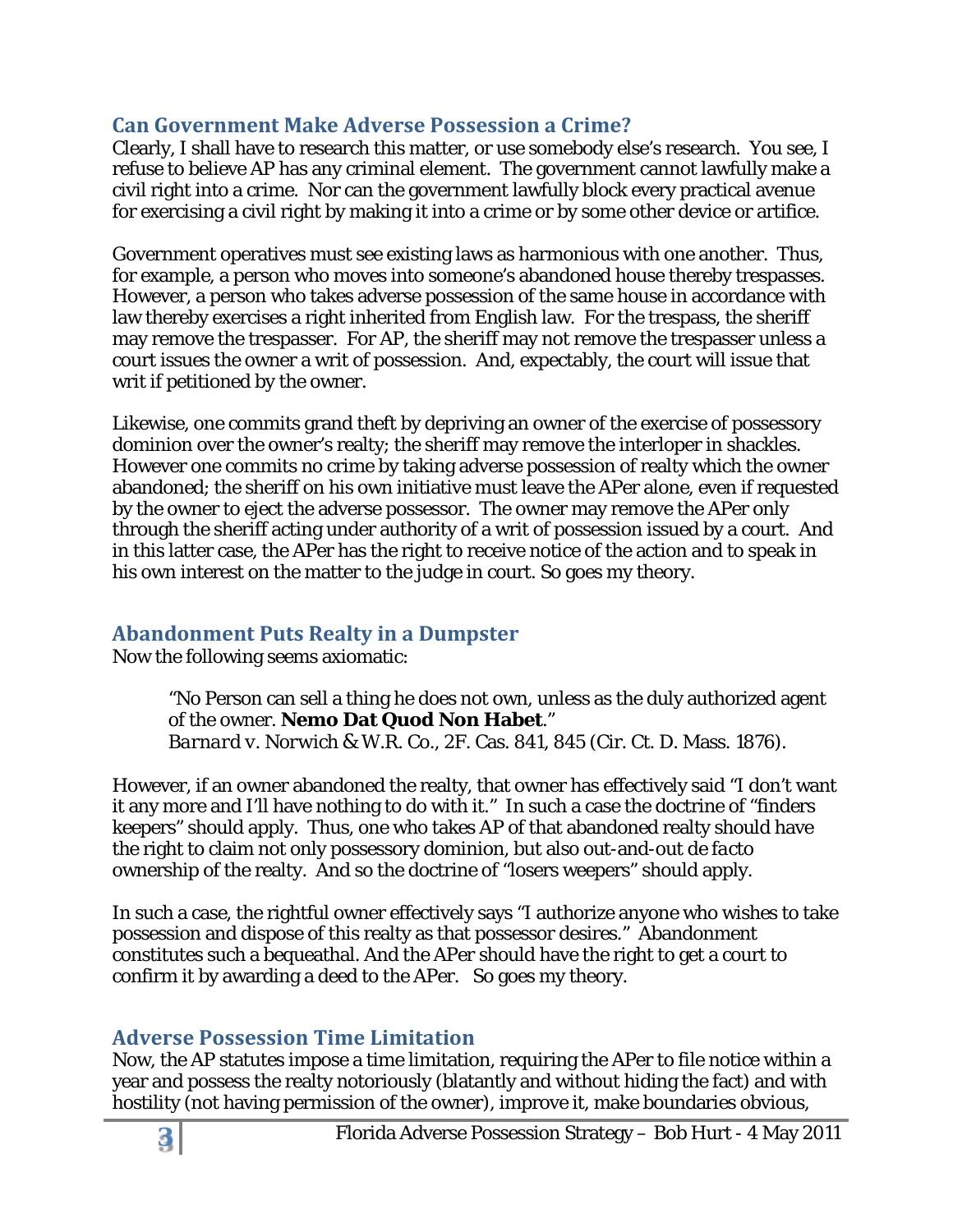and pay taxes and other government fees for 7 years. This ordeal terminates the owner's right to remove the APer, who must then file a Quiet Title lawsuit to obtain title. Look at the laws for yourself:

#### <span id="page-3-0"></span>**Adverse Possession Law in Florida**

**95.16 Real property actions; adverse possession under color of title.**—

(1) When the occupant, or those under whom the occupant claims, entered into possession of real property under a claim of title exclusive of any other right, founding the claim on a written instrument as being a conveyance of the property, or on a decree or judgment, and has for 7 years been in continued possession of the property included in the instrument, decree, or judgment, the property is held adversely. If the property is divided into lots, the possession of one lot shall not be deemed a possession of any other lot of the same tract. Adverse possession commencing after December 31, 1945, shall not be deemed adverse possession under color of title until the instrument upon which the claim of title is founded is recorded in the office of the clerk of the circuit court of the county where the property is located.

(2) For the purpose of this section, property is deemed possessed in any of the following cases:

(a) When it has been usually cultivated or improved.

(b) When it has been protected by a substantial enclosure. All land protected by the enclosure must be included within the description of the property in the written instrument, judgment, or decree. If only a portion of the land protected by the enclosure is included within the description of the property in the written instrument, judgment, or decree, only that portion is deemed possessed.

(c) When, although not enclosed, it has been used for the supply of fuel or fencing timber for husbandry or for the ordinary use of the occupant.

(d) When a known lot or single farm has been partly improved, the part that has not been cleared or enclosed according to the usual custom of the county is to be considered as occupied for the same length of time as the part improved or cultivated.

**95.18 Real property actions; adverse possession without color of title.**—

(1) When the occupant or those under whom the occupant claims have been in actual continued occupation of real property for 7 years under a claim of title exclusive of any other right, but not founded on a written instrument, judgment, or decree, the property actually occupied shall be held adversely if the person claiming adverse possession made a return of the property by proper legal description to the property appraiser of the county where it is located within 1 year after entering into possession and has subsequently paid all taxes and matured installments of special improvement liens levied against the property by the state, county, and municipality.

(2) For the purpose of this section, property shall be deemed to be possessed in the following cases only:

(a) When it has been protected by substantial enclosure.

(b) When it has been usually cultivated or improved.

#### <span id="page-3-1"></span>**Reduce the Time Limit?**

The question now arises as to whether the APer can short-cut the 7 year limitation somehow. After all, why should the APer have to endure a 7-year nerve-wracking ordeal if the owner abandoned the property and essentially gave it away to whomever would adversely possess it?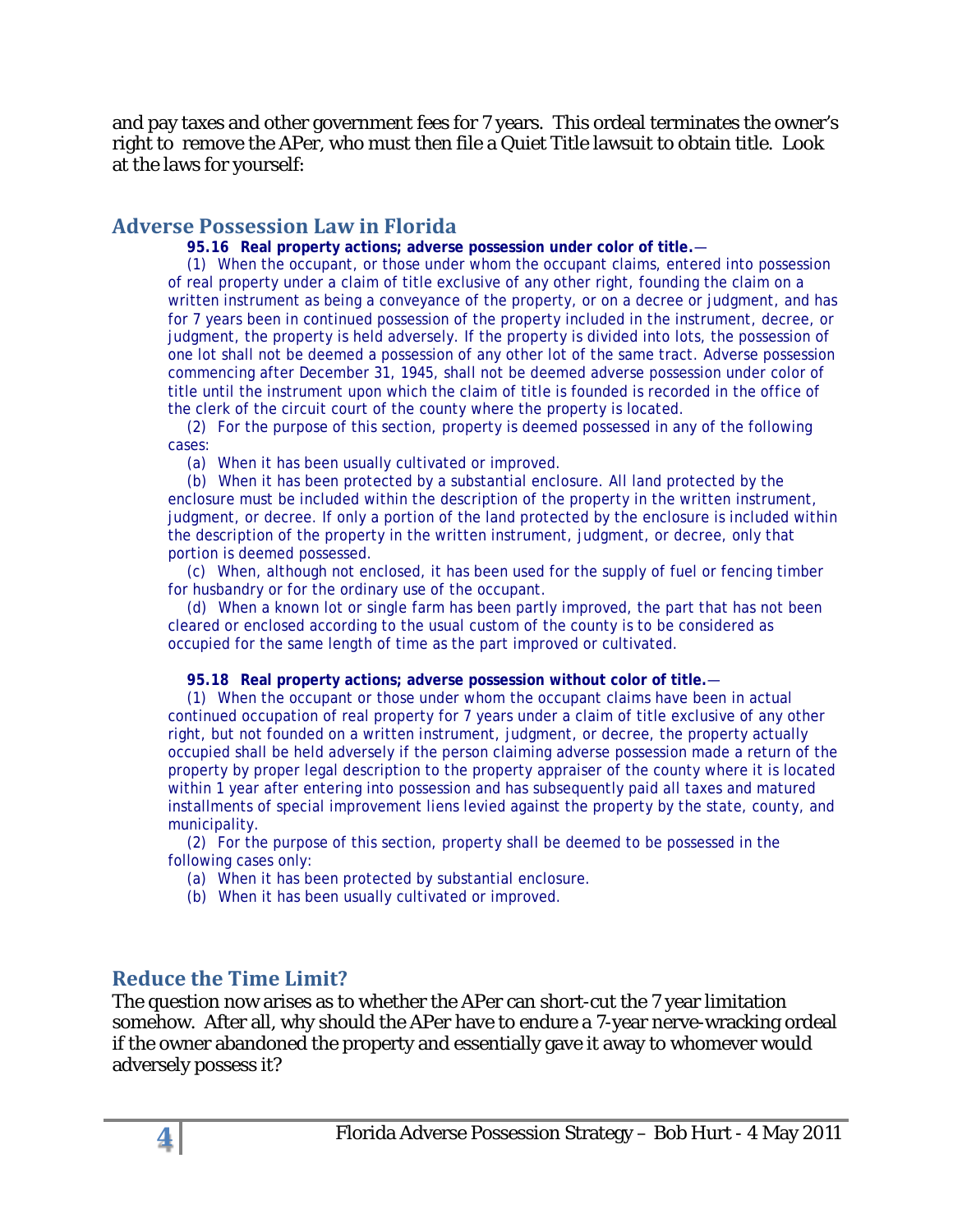I see no reason not to ask a court to award the deed prematurely, before expiration of the 7 year limitation. But I doubt that the court would grant it.

# <span id="page-4-0"></span>**Tax Deed**

I can think of only one other method that does not require cooperation of the owner: tax deed. The APer could seek abandoned realty on which the owner owes unpaid tax. This will become difficult because most abandoned realty sits in some phase of foreclosure. In that case, the foreclosure plaintiff pays the tax from his own pocket or from an escrow account established on the owner's behalf and not yet depleted. However, finding such realty, the APer should take AP and buy the tax lien certificate, rather than pay the tax outright.

This makes sense strategically because the buyer of the tax lien certificate can force a tax deed sale in the third year of ownership of the certificate. At that auction, the buyer of the tax lien certificate might have the opportunity to become the sole bidder and then purchase the property for the tax owed plus the interest.

Some law enforcers foolishly think an APer must do comply with all the AP law requirements for 7 years *before* taking possession. One complained that the APer had not complied with the law because of not having yet filed a notice of AP 2 months into the AP.

# <span id="page-4-1"></span>**Why Cops Hate Adverse Possession: Jealousy**

Law enforcers and reporters seem to hate AP for no apparent reason. Reporters almost never write even vaguely positive stories about AP. And, as one APer remarked to me today:

"I think the deputies feel economic jealousy. They see low-income families moving into nice houses in nice neighborhoods, nicer than the deputies can afford, and pay only \$600 a month. It makes the deputies angry. The think to themselves 'Oh HELL no. This is NOT going to happen. Not on MY watch. Not in MY town." And so they try to ruin the APer's life."

# <span id="page-4-2"></span>**Strategic Adverse Possession and Quitclaim to Fight Fraud**

I personally think it makes best sense for an APer to find a way to get the cooperation of the owner in doing a strategic AP of the realty. The owner could issue a quitclaim or warranty deed to the APer, then the APer could rent it out to the owner or another party at a low price, and then they could work alone or together to fight the foreclosure. Why? Because:

1. Virtually every single-family residential real estate purchase has appraisal fraud at its base,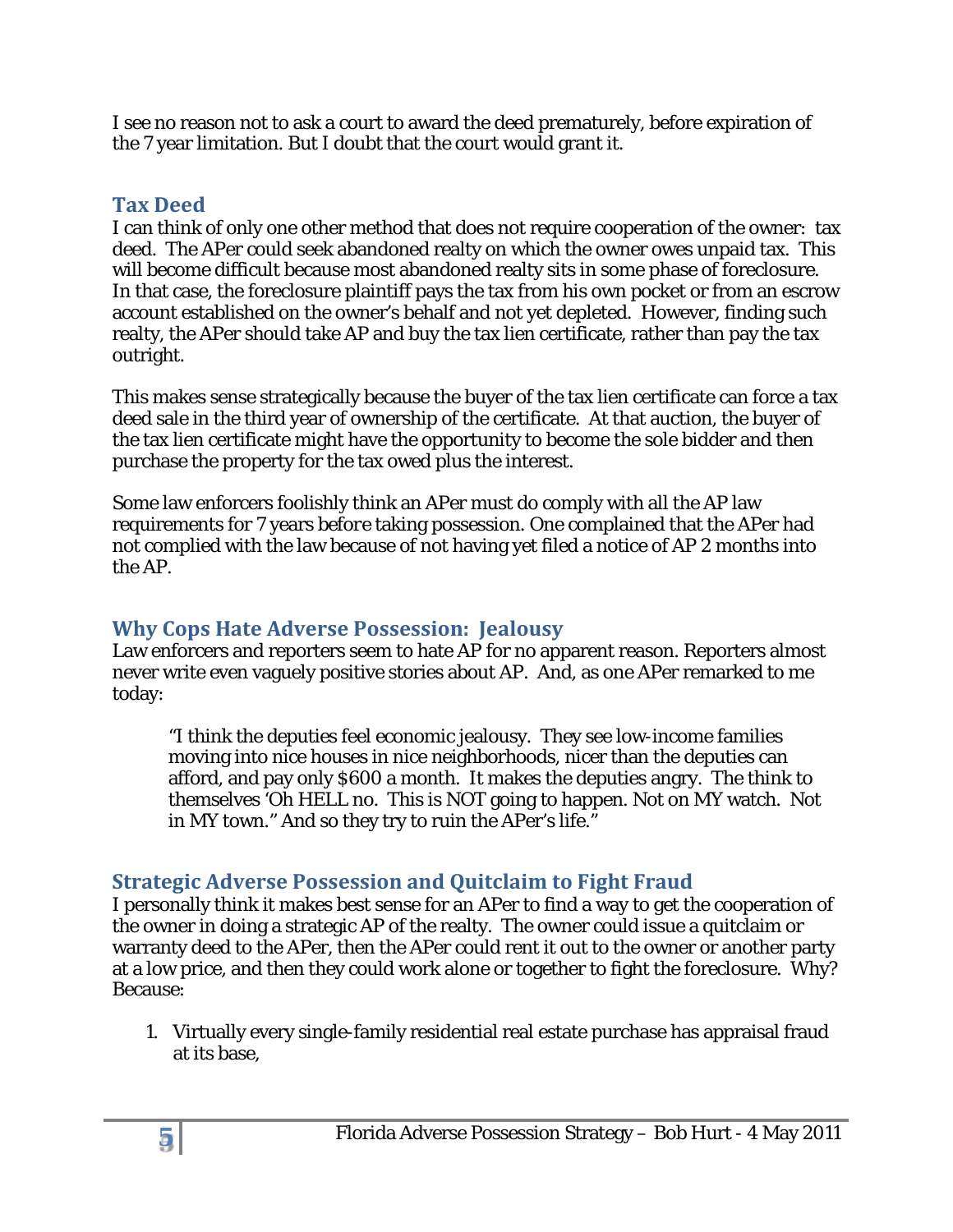- 2. Virtually every institutional mortgage loan transaction has predatory lending and other fraud at every level, including fraudulent or illegal transfers/assignments and robosigning,
- 3. Every securitization of mortgage loans has fraud, theft, and conversion in it,
- 4. Every foreclosure plaintiff's action contains one or more frauds on the court.

Realistically, a properly trained and motivated foreclosure defense warrior can become a dangerous marauder of the plaintiff's financial empire and win treble compensatory damages and enormous punitive awards for exposing predatory lending and securitization fraud. At the very least they can derail the foreclosure sale of the AP realty. And if they play their cards right, their efforts can result in prosecutions of plaintiffs and their counsel for their frauds and criminal malfeasance.

Even without proper training, an APer/owner can hire experts in finding and analyzing the fraud in appraisals, mortgage loans, foreclosures, securitization, and taxation. Such experts and remorseless litigation can bring big rewards, enough to make AP s highly successful enterprise.

#### <span id="page-5-0"></span>**What Abandoneers Want**

Most abandoneers (owners of record who abandoned their realty) want absolutely nothing to do with the realty and intend never to return to it or have anything to do with it. Most have stopped all money flows toward maintenance, mortgage payments, insurance payments, homeowner dues, and taxes.

For the above reasons, abandoneers might gladly execute a quitclaim deed to the APer in exchange for \$100 or an agreement to share some of the proceeds of a litigation win. In general, it makes sense to have the owner's good will and cooperation as a witness. For example, an APer should strive to obtain copies of all the owner's realty purchase, loan, and foreclosure-related documents, and all maintenance records on the realty. Thus, an APer should strive to build a good relationship if any with the owner.

#### <span id="page-5-1"></span>**Reason to Withhold Some Information**

On the other hand, I consider it dangerous to the AP / foreclosure defense enterprise to give the owner too much information until after the APer has obtained a deed or agreement of revenue sharing from the proceeds of the foreclosure defense and fraud litigation.

#### <span id="page-5-2"></span>**Cash for Keys**

APers of foreclosure-abandoned realty often enjoy the boon of a cash-for-keys offer from the foreclosure plaintiff. The plaintiff wants the occupant to leave the realty without a squabble or fight within some short period of time, like 30 days. The plaintiff offers \$2,000 to \$5,000 for such a quich, hassle-free exit, leaving the house "broom clean."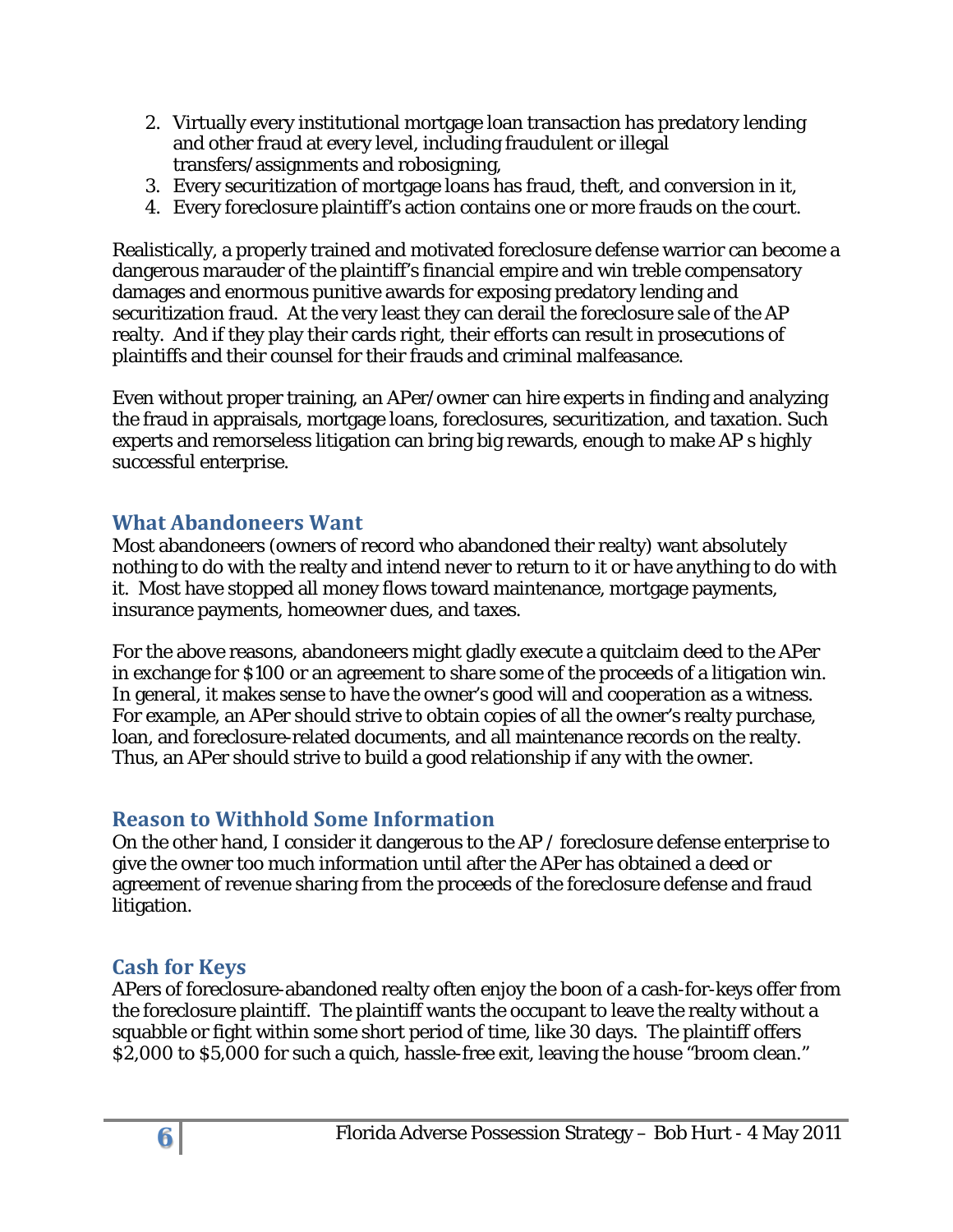An APer who rents the property to another party can agree in advance to split such a fee and move quickly to another location.

#### <span id="page-6-0"></span>**How an Adverse Possessor Should Behave**

An APer should always treat the realty with pride and respect, and encourage anyone renting it to do so. Ideally, the APer who rents the realty out should personally inspect it monthly, collect rents without fail or evict the tenant, and personally ensure the good grooming and care of the grounds and structures, including painting, lawn care, garden care, repairing damage or wear and tear. The APer should not become a reckless opportunist, but rather do good for the realty and the community, making friends with residents and assisting neighbors.

# <span id="page-6-1"></span>**Two Men and a Truck**

The APer who rents to others should have two men and a truck available at all times to move a tenant from one house to another in the event the owner seeks an eviction. The APer should never force the owner to go through a full eviction process, but merely inform the APer of the intention, whereupon the APer should move the occupant to another AP realty.

# <span id="page-6-2"></span>**Everybody Wins from Adverse Possession**

Finally, realize that while AP provides benefits for EVERYONE affected by or involved in it, YOU will pay the cost of it, including the cost of dealing with whatever goes wrong, like neighbors complaining to the police about you or resenting you for living in a nice house while poor (or some other prejudice), or the police might stir up trouble with the abandoneer.

# <span id="page-6-3"></span>**Outline of Strategy to do AP without Trouble with Sheriffs.**

- **1. Don't Move In.** If you move in before making proper legal preparations, the sheriff might arrest you.
- **2. Investigate.** Discover all you can about the realty, taxes, foreclosure pending, liens and assessments, physical characteristics (see county tax records and property appraisal records, including plat map and overhead view on line), whereabouts of the owner (such as by sending a letter and demanding address correction), reason the owner left, nature of the owner (talk to neighbors, look for police record in the county).
- **3. Analyze.** Calculate the costs of the AP and managing and defending the realty. Determine whether you want to tale AP of and maintain the realty, based on your needs and goals, resources, potential trouble, costs. Show these on a balance sheet along with your available resources.
- **4. Decide.** Realize that you can turn back, but any adventure like AP can cost you jail time, bond / bail money, public scorn, official oppression, and so on. Do you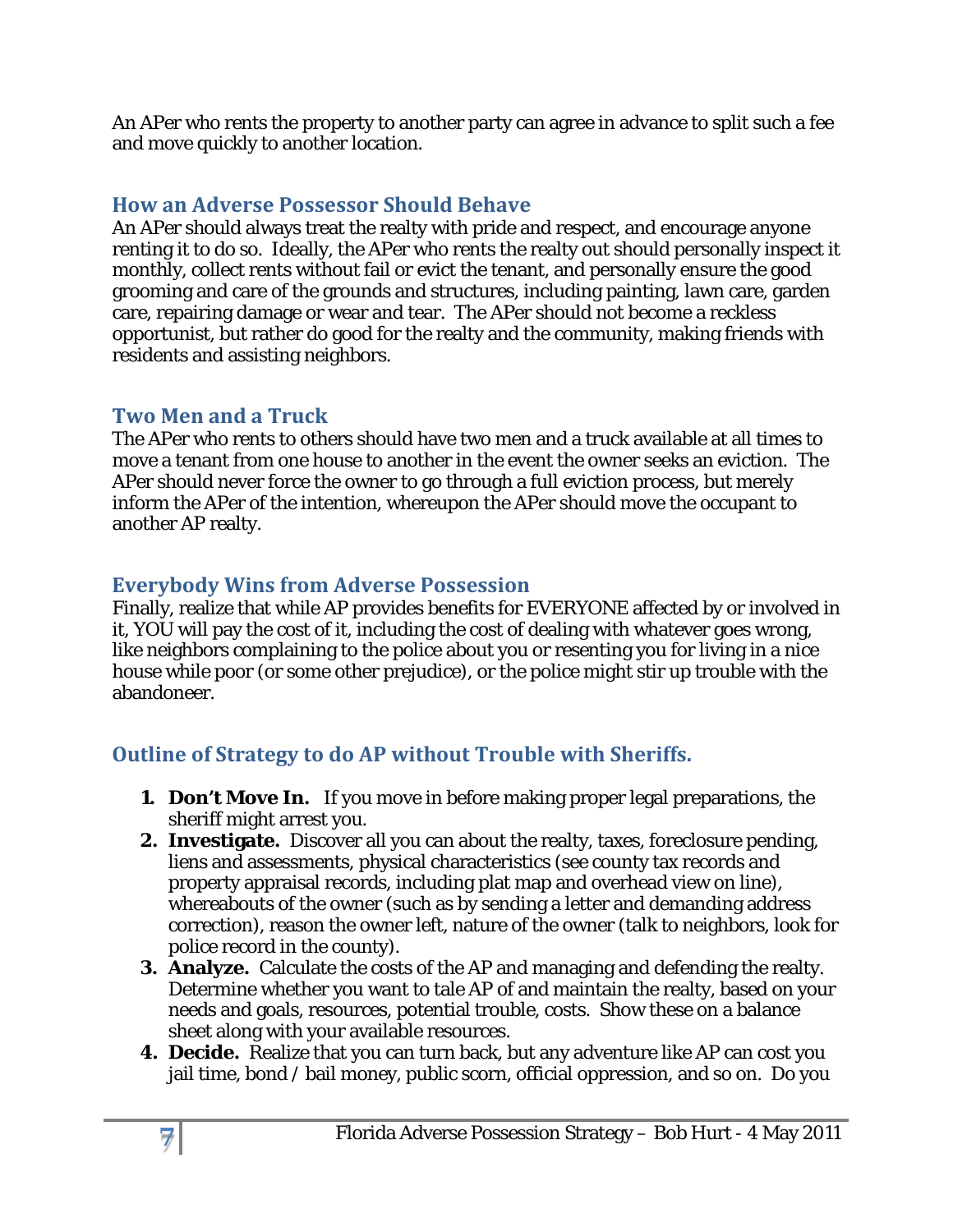want to pay the price? Can you handle any emergencies you or others create over the phases of AP and foreclosure defense? If yes, DO IT.

- 5. **Inform.** The state requires that an APer file a DR452 form with the County Property Appraiser. This informs the county. You also might consider informing the sheriff and the rightful owner. If you inform the rightful owner in the correct way, the owner might simply ignore your living in the property because of the knowledge that you will care for it, improve it, and pay the taxes.
- 6. **Prepare to Lien.** If you inform the owner prior to move-in, let the owner know that you require payment in US minted silver coins at a reasonable labor rate for your work and out of pocket expenses to maintain and improve the realty, and that you will file a mechanic's lien against the realty.
- 7. **Accounting.** Keep a daily activity and expense log accurately and prodigiously, noting all out of pocket expenses, invoices paid, labor, mileage, and projects you do. You will need these to prove your expenses. Save all receipts and make an electronic record of them if possible. Do not cheat on this record.
- 8. **Inventory.** Take careful inventory, including photographs and notes, of the contents of the realty, including trash, remaining chattel and its condition, disposition of it, vegetation, structures, and any and all damage to the property that makes it less than ideal. Get this witnessed and notarized.
- 9. **Maintain.** Start any maintenance work on the property, caring for the yard, putting utilities in your name, and so on, but don't move in until 30 days have passed. This allows ejectment or eviction laws to kick in. In most jurisdictions, after someone has occupied a property for 30 days, the sheriff cannot remove them through trespass laws. Rather, the rightful owner must sue for a writ of possession and serve it on the sheriff. If you learn of such a writ court action, honor it BEFORE the court orders it. Move out and don't look back. But, file a lien for all your costs and labor time for maintenance.
- 10. **If You Move Out.** If you must move out because of the owner, court, or sheriff forcing you to, leave the place spotless and in excellent condition better than you found it, and photograph the result, and get an affidavit about it notarized. Then prepare a full accounting of your costs in maintenance and improvement, and file a mechanics lien against the realty with the county clerk. This can allow you to get your expenses and labor paid if the realty goes to foreclosure sale.
- 11. **Habeas.** File a petition for writ of habeas corpus seeking to get sheriffs to stop official oppression of adverse possessors. Sheriffs in Pasco, Polk, Hillsborough, Sarasota, and Palm Beach Counties have arrested APers, accusing them of crimes like criminal mischief, breaking and entering, grand theft, swindle, burglary, and trespass.
	- a. Habeas petitions cost nothing to file in Florida
	- b. A habeas petition can provide an entry to motions for injunctive and declaratory relief, thus lowering the cost of litigation
- 12. **Injunction.** Seek injunction against the sheriff arresting you for trumped up crimes because of adverse possession.
- 13. **Declaratory Relief.** Seek declaratory judgments on the following:
	- a. **Civil Right.** AP constitutes a civil right inherited under the English Law of Florida and acknowledged by Florida Statute, particularly 2.01, 95.16 and 95.18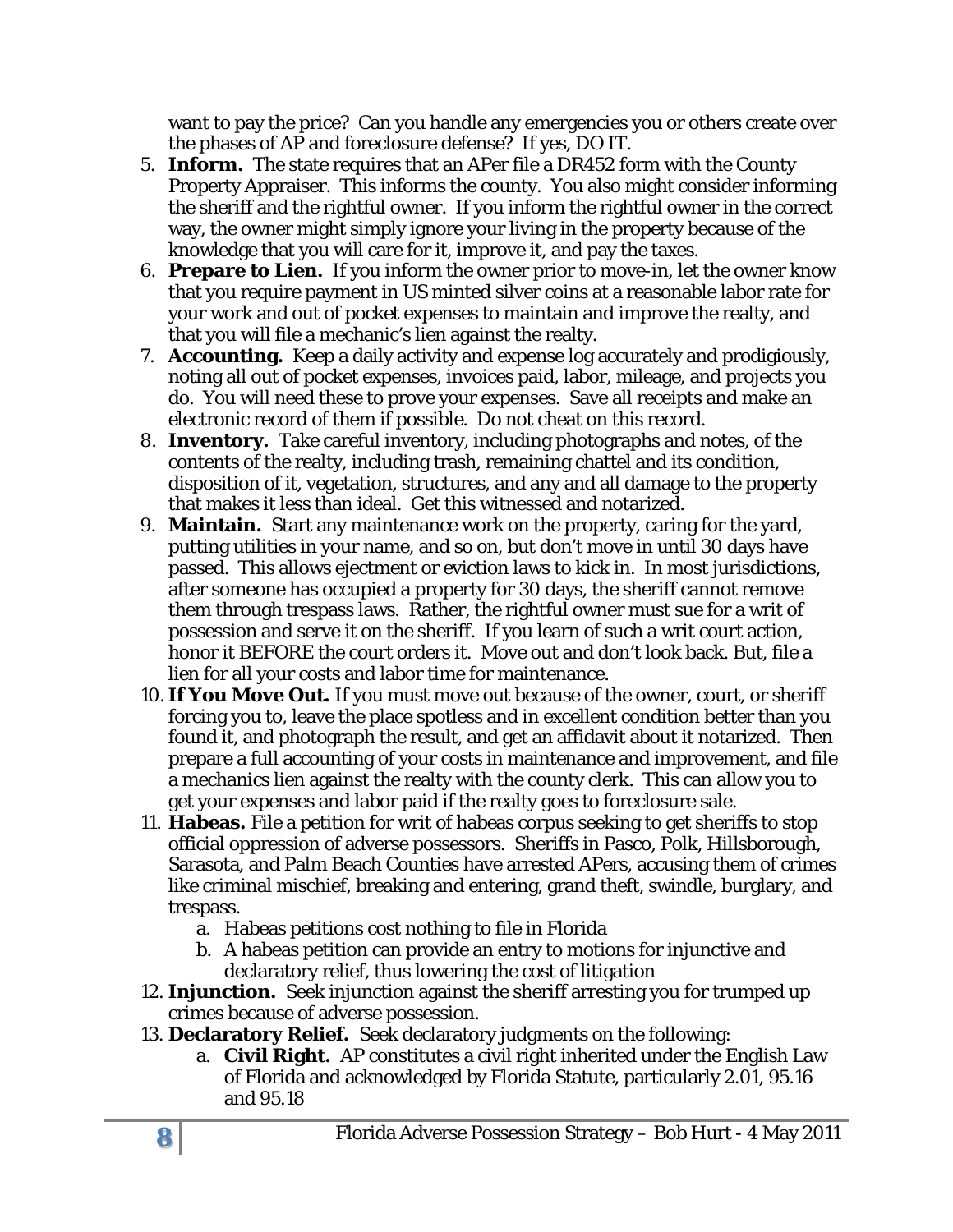- b. **Right to Possess.** AP of abandoned realty constitutes the claim of right of possession of realty which the owner discarded, as one might discard a potentially valuable item into a dumpster.
- c. **Right to Title.** Because owner abandoned and discarded the AP realty, the owner thereby leaves the title to the realty open to anyone who claims it and exercises possessory dominion through AP.
- d. **Usufruct.** Such AP operates under the doctrine of usufruct, the right to make all the use and profit of a thing that can be made without injuring the substance of the thing itself.
- e. **Not Trespass.** Such AP does not constitute trespass.
- f. **Regardless of signs.** Such AP does not constitute trespass even if the realty bears prominent "no trespassing" signage.
- g. **Not Theft.** Talking AP of abandoned realty does not constitute depriving an owner of the right of possession, for the owner has shown the intent never to return to the property by abandoning it.
- h. **AP = Civil.** Filing of the notice of AP and physically taking possession of abandoned realty constitute the only two actions necessary to prove intent of AP and to move the possession from criminal to civil.
- i. **Abandonment Defined.** Abandonment means the voluntary surrender of property (or a right to property) without attempting to reclaim it or give it away. A preponderance of the following items signify abandonment of realty:
	- i. Removing virtually all reasonably valuable chattel, leaving the property empty or essentially/virtually empty -
	- ii. Leaving behind trash, junk, and/or debris (not having cleaned the house with care), in spite of leaving behind a few clothes, junk furniture, file cabinet, or boxes of personal effects.
	- iii. Removing tools, estate maintenance equipment, and vehicles from the premises.
	- iv. Filing of a lis pendens by a foreclosure plaintiff.
	- v. Leaving no word with neighbors as to whereabouts of owner or status of property
	- vi. Leaving word with anyone else of intent to abandon
	- vii. Shut off of utilities or failure to pay utility bills
	- viii. Failure to pay property tax
		- ix. Failure to pay homeowner association dues
		- x. Failure to maintain yard
	- xi. Forwarding address to another residence left at the post office xii. Owner's oral or written admission of abandonment of realty.
- j. **Intervention.** APer has right to intervene in any administrative or judicial action seeking to deprive the owner of record of ownership or possessory rights in the abandoned realty, including any effort to force a foreclosure sale of the realty.
- k. **Recovery of Expense of AP.** If the Sheriff or rightful owner forces the APer from the realty, APer has right to recover from the forcing party/ies or the estate jointly or severally all costs and expenses of possessing and maintaining the AP realty, and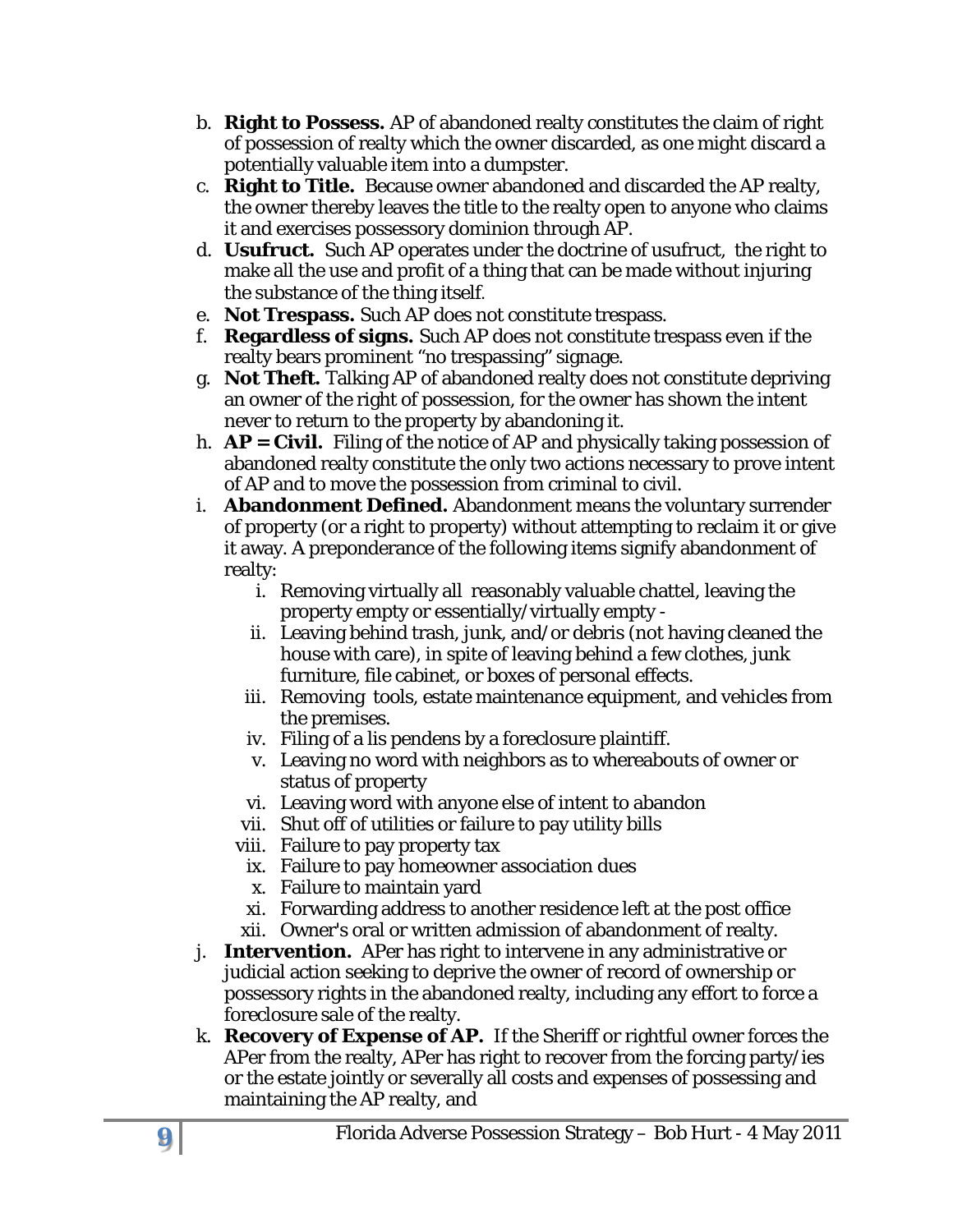- l. **AP Lien.** to file a mechanic's lien against the realty with the County Clerk.
- m. **Tort and Abuse of Process.** Any law enforcer who under color of law threatens or forces removal of APer for any reason other than physically stealing or destroying valuable parts of the realty, disturbing the peace, creating a public nuisance, or who initiates contact with and connives with the owner to accuse the APer of trespass or any bogus crime, such as to imply, insinuate, or state that owner will become liable if APer damages the realty, commits a tort against the APer and violates FS 843.0855, simulating legal process under color of law.
- n. **Not B&E.** An APer does not commit Breaking and Entering or any other crime by entering the premises through locked gate, entering the house through locked door or window, scaling a protective wall or fence, or changing the locks as necessor to take AP and exercise possessory dominion over the realty.
- o. **Not Burglary.** An APer does not commit burglary or any other crime by removing and discarding trash, debris, detritus, rubble, junk, weeds, or obtrusive, unkempt shrubbage and other vegetation.
- p. **Not Mischief, Vandalism.** An APer does not commit criminal mischief, vandalism, or any other crime by taking necessary actions to maintain and improve the realty, including erecting new structures in accordance with code and deed restrictions, painting, re-roofing, or resurfacing in accordance with deed restrictions, replacing damaged or worn items like flooring and cabinetry, suitably replacing damaged or unsightly vegetation.
- q. **Benefits All.** The APer, by taking AP and maintaining or improving the property, and paying taxes and other fees, provides a valuable, laudable benefit for the realty, neighborhood, neighbors (particularly property values), community, home owner association, county, law enforcers, state, owner, and lienholders, including the foreclosure plaintiff.
- r. **Fulfills Mortagor Obligation.** The APer of most homes abandoned in foreclosure actually fulfills obligations of the mortgagor stipulated in the mortgage security instrument regarding maintaining the realty in good condition, and this provides an enormous benefit to both the mortgagor and mortgagee.
- s. **Right to Occupy or Rent to Another.** The APer has the right to dwell on the realty or to allow any nuclear family to dwell on the AP realty, to advertise for such a family, to charge a fee for that family to dwell there, and to do so without divulging the nature of the realty as an AP realty. The APer may declare "I have the right to exercise possessory dominion over this realty, and you have the legal duty to pay my asking price for dwelling on the realty, and I have the right to evict you if you fail to pay me according to your terms of occupancy."
- t. **Right to Sell Usufruct.** The APer has the right to sell, assign, lease, rent, loan, and/or transfer the usufruct, including possessory rights in the AP realty and enjoyment of its fruits to another party, and to provide a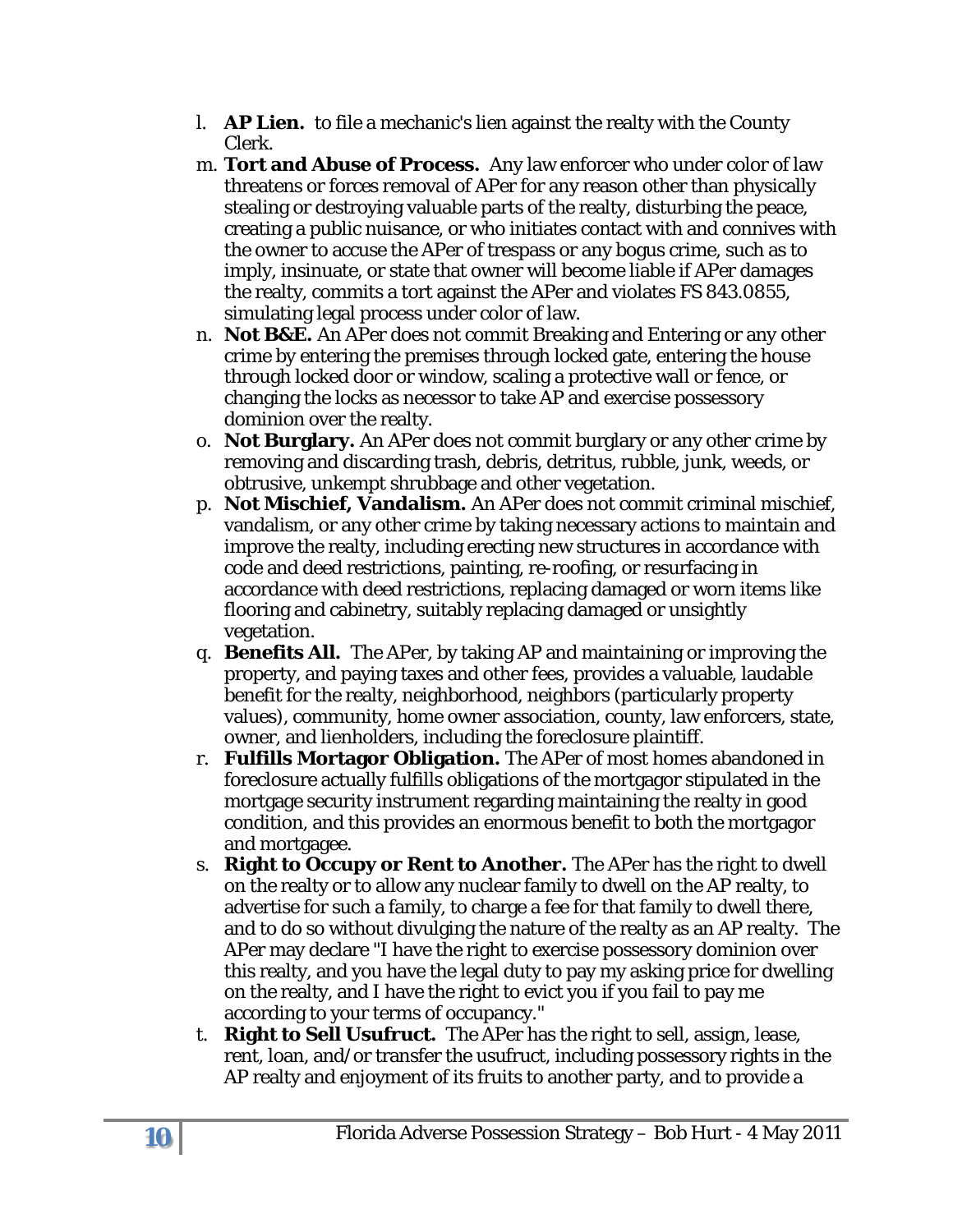deed memorializing the sale of rights which the receiving party may register with the County Clerk.

- u. **Register Declatory Deed.** The APer has the right to register a declaratory deed with the County Clerk regarding the APer's own right of possession of the realty against all interlopers other than the owner of record.
- v. **Lis Pendens.** The APer has the right to file with the County Clerk a [Lis](http://leg.state.fl.us/Statutes/index.cfm?App_mode=Display_Statute&Search_String=&URL=0000-0099/0048/Sections/0048.23.html)  [Pendens](http://leg.state.fl.us/Statutes/index.cfm?App_mode=Display_Statute&Search_String=&URL=0000-0099/0048/Sections/0048.23.html) to make any prospective purchaser aware of the APer's possession of the realty.
- w. **Sheriff Hands-Off.** If the APer provides the County Sheriff with a copy of the notice of AP, then the Sheriff shall interpret that as a "hands-off" notice and shall take it to mean the Sheriff shall the APer and occupants rights under Florida Constitution Article I Section 21 ("**Right of privacy.—**Every natural person has the right to be let alone and free from governmental intrusion into the person's private life except as otherwise provided herein."), and shall not harass the APer or the occupant of the AP realty, shall not inform, harass, alarm, or stir-up the rightful owner against the APer, shall defend the APer against all interlopers, and shall counsel the rightful owner to take court action under FS Chapter 82 in order to remove the APer from the property, and NOT to attempt to use a trespass complaint to effect the removal.
- x. **Reasonable Time to Vacate.** In the alternative to the immediately preceding item, the sheriff must provide adequate opportunity, such as one to two weeks, for APer to find another residence, gather belongings, and remove them and the family in the event the rightful owner seeks to execute a trespass warning against the APer in the first 30 days of AP.
- y. **Proper Eviction.** After 30 days of AP, whether or not the APer physically lives on the realty, the rightful owner and sheriff must resort to the means FS Chapter 82 to remove the APer.
- 14. **AG Opinion.** Seek the opinion of the Florida Attorney General under FS 86.091 regarding each of the above-enumerated declarations of rights. If the AG declines to opine, seek the opinion of the State Attorney.
- 15. **Orders.** For each of the above declarations, prepare a corresponding declaratory judgment or order and urge the judge to sign it.
- 16. **Move In.** After the APer knows the sheriff won't harass or arrest the APer or occupant, the APer or occupant can move into the AP property.

# <span id="page-10-0"></span>**Success for One Adverse Possessor = Success for Most**

If you succeed sufficiently in getting the declaratory judgments and/or injunction, the sheriff will leave you alone until the court orders your eviction. These will provide you effectively with a form of *carte blanch* to take adverse possession of realty in your judicial circuit. If you obtain a favorable AG opinion, then sheriffs all over the state will leave adverse possessors pretty much alone, so long as they don't destroy the realty or its appurtenances or structures. If the trial court denies your motions for declaratory judgments, you may appeal the rulings. If the Court of Appeals rules in your favor, the ruling will bind lower courts and sheriffs in all the counties in the district.